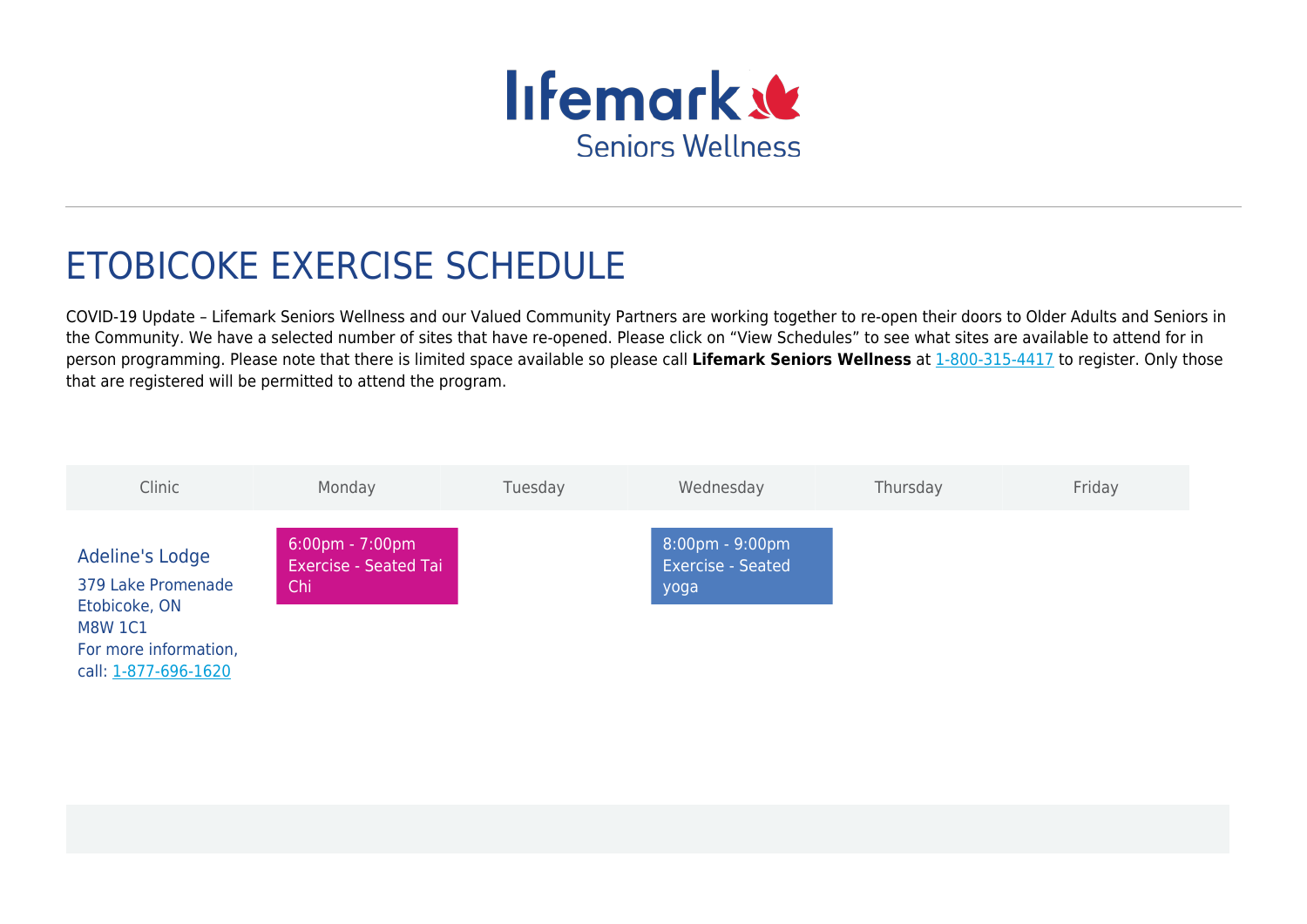| <b>Centennial Park</b><br>25 Centennial Park Rd.<br>Etobicoke, ON<br><b>M9C 5H1</b><br>For more information,<br>call: 1-877-696-1620 | $6:00 \text{pm} - 7:00 \text{pm}$<br><b>Exercise - Movement</b><br>matters | $2:00 \text{pm} - 3:00 \text{pm}$<br><b>Exercise - Movement</b><br>matters |  |
|--------------------------------------------------------------------------------------------------------------------------------------|----------------------------------------------------------------------------|----------------------------------------------------------------------------|--|
|                                                                                                                                      | 7:00 <sub>pm</sub><br><b>Exercise - Seated</b><br>yoga                     | $3:00 \text{pm} - 4:00 \text{pm}$<br><b>Exercise - Seated</b><br>yoga      |  |
|                                                                                                                                      | $8:00 \text{pm} - 9:00 \text{pm}$<br>Falls prevention                      | $4:00 \text{pm} - 5:00 \text{pm}$<br>Falls prevention                      |  |

## Delmanor Prince Edward 4180 Dundas Street West Etobicoke, ON M8X 1X8 For more information, call: [1-877-696-1620](#page--1-0) ☆ Accepting Community Participants

6:00pm - 7:00pm Exercise - Seated yoga

7:00pm - 8:00pm Falls prevention

2:00pm - 3:00pm Exercise - Movement matters

3:00pm - 4:00pm Falls prevention

4:00pm - 5:00pm Exercise - Pump it up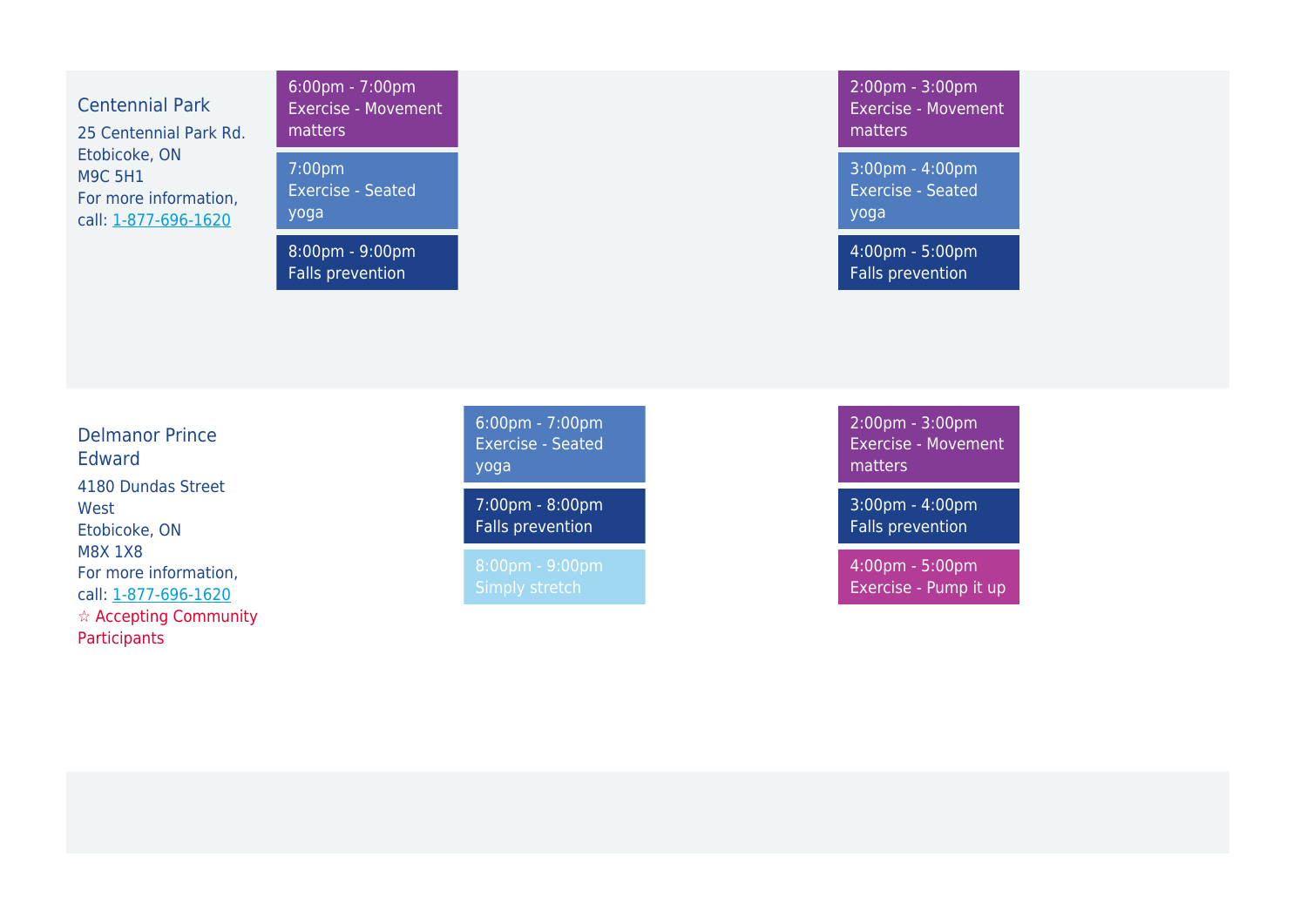Fairfield Residence 10 Fairfield Ave. Etobicoke, ON M8V 2H9 For more information, call: [1-877-696-1620](#page--1-0) ☆ Accepting Community Participants

6:00pm - 7:00pm Exercise - Movement matters

7:00pm - 8:00pm Falls prevention

12:45pm - 1:45pm Exercise - Movement matters

| <b>Franklin Horner</b><br><b>Community Center</b><br>432 Horner Ave.<br>Etobicoke, ON<br>For more information,<br>call: 1-877-696-1620<br>$\hat{\mathbf{x}}$ Accepting Community<br>Participants | $1:00 \text{pm} - 2:00 \text{pm}$<br><b>Exercise - Seated</b><br>yoga | $1:00 \text{pm} - 2:00 \text{pm}$<br>Exercise - Seated<br>yoga | $2:00 \text{pm} - 3:00 \text{pm}$<br>Exercise - Seated<br>yoga | $5:00 \text{pm} - 6:00 \text{pm}$<br><b>Exercise - Movement</b><br>matters |
|--------------------------------------------------------------------------------------------------------------------------------------------------------------------------------------------------|-----------------------------------------------------------------------|----------------------------------------------------------------|----------------------------------------------------------------|----------------------------------------------------------------------------|
|                                                                                                                                                                                                  | $2:00 \text{pm} - 3:00 \text{pm}$<br>Exercise - Pump it up            | $2:00 \text{pm} - 3:00 \text{pm}$<br>Exercise - Pump it up     | $3:00 \text{pm} - 4:00 \text{pm}$<br>Falls prevention          | $6:00 \text{pm} - 7:00 \text{pm}$<br>Exercise - Pump it up                 |
|                                                                                                                                                                                                  | $3:00 \text{pm} - 4:00 \text{pm}$<br>Falls prevention                 | $3:00 \text{pm} - 4:00 \text{pm}$<br>Falls prevention          |                                                                | 7:00pm - 8:00pm<br>Exercise - Movement<br>matters                          |

|                               | $5:00 \text{pm} - 6:00 \text{pm}$ | $2:00 \text{pm} - 3:00 \text{pm}$ |
|-------------------------------|-----------------------------------|-----------------------------------|
| Jubilee Centre<br>256 Sheldon | Falls prevention                  | Falls prevention                  |
| Etobicoke, ON                 | $6:00 \text{pm} - 7:00 \text{pm}$ | $3:00 \text{pm} - 4:00 \text{pm}$ |